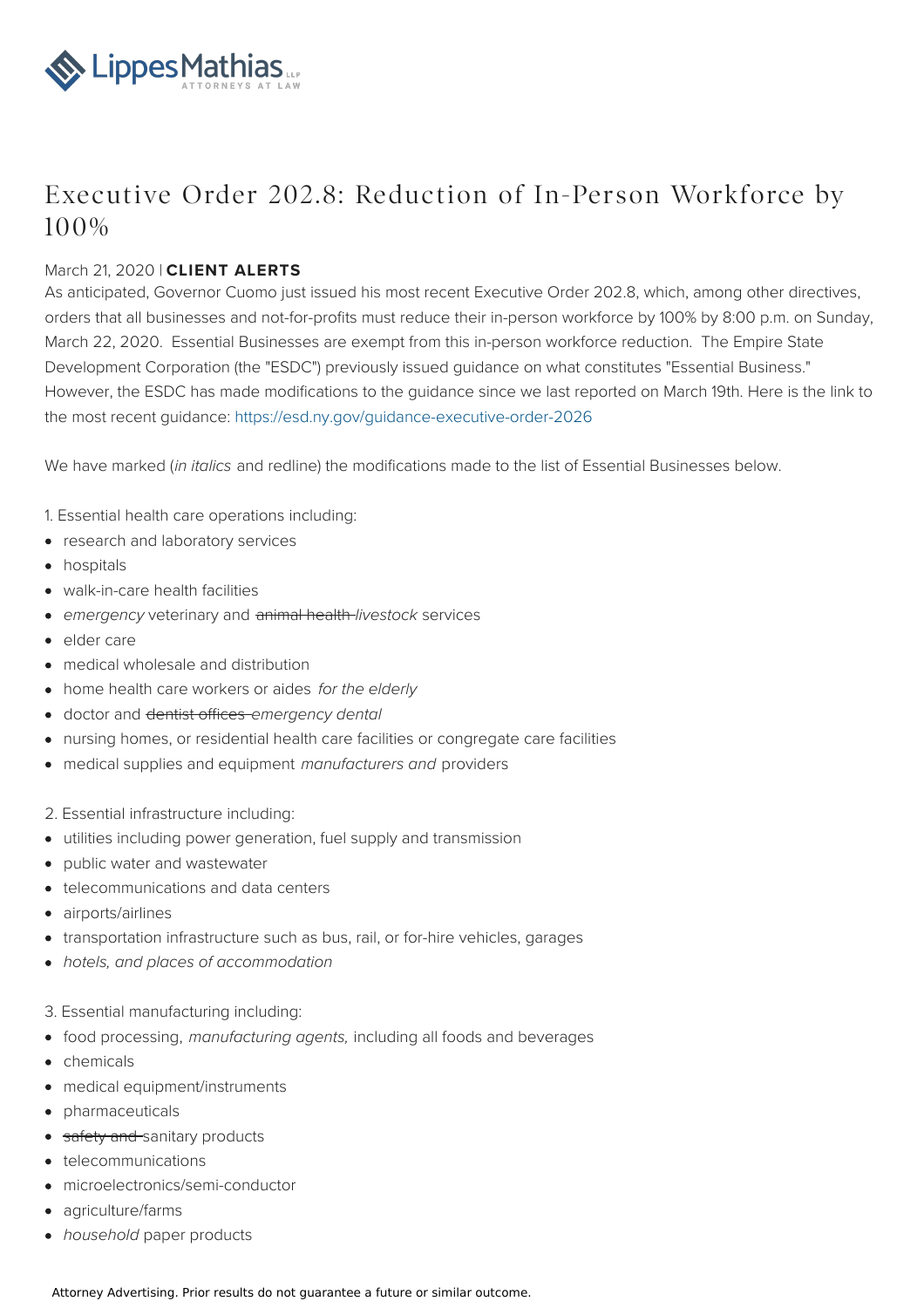- 4. Essential retail including:
- grocery stores including all food and beverage stores
- pharmacies
- convenience stores
- farmer's markets
- gas stations
- restaurants/bars (but only for take-out/delivery)
- hardware and building material stores
- 5. Essential services including:
- trash and recycling collection, processing and disposal
- mail and shipping services
- laundromats/dry cleaning
- building cleaning and maintenance
- child care services
- auto repair
- warehouse/distribution and fulfillment
- funeral homes, crematoriums and cemeteries
- storage for essential businesses
- animal shelters-or animal care or management
- 6. News Media
- 7. Financial institutions including:
- $\bullet$  banks
- insurance
- payroll
- accounting
- services related to financial markets
- 8. Providers of basic necessities to economically disadvantaged populations including:
- homeless shelters and congregate care facilities
- food banks
- human services providers whose function includes the direct care of patients in state-licensed or funded voluntary programs; the care, protection, custody and oversight of individuals both in the community and in state-licensed residential facilities; those operating community shelters and other critical human services agencies providing direct care or support
- 9. Construction including:
- skilled trades such as electricians, plumbers
- other related construction firms and professionals for essential infrastructure or for emergency repair and safety purposes
- 10. Defense:
- defense and national security-related operations supporting the U.S. Government or a contractor to the U.S. Government
- 11. Essential services necessary to maintain the safety, sanitation and essential operations of residences or other

## Attorney Advertising. Prior results do not guarantee a future or similar outcome.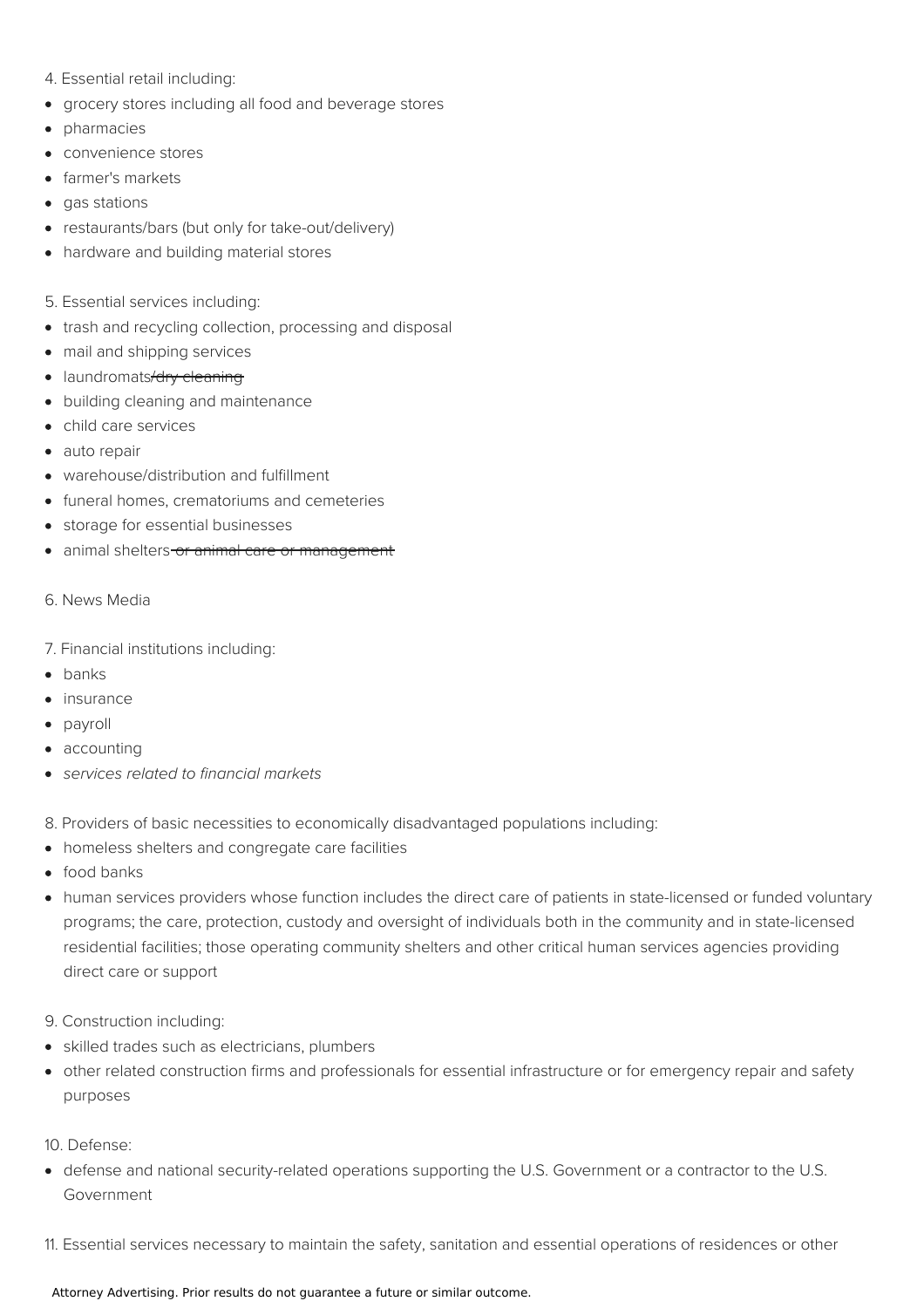essential businesses including:

- law enforcement
- fire prevention and response
- $\bullet$ building code enforcement
- security
- emergency management and response
- building cleaners or janitors  $\bullet$
- general maintenance whether employed by the entity directly or a vendor
- automotive repair  $\bullet$
- doormen
- disinfection

12. Vendors that provide essential services or products, including logistics and technology support, child care and services: needed to ensure the continuing operation of government agencies and provide for the health, safety and welfare of the public including:

- logistics
- technology support for online services
- child care programs and services
- government owned or leased buildings
- essential government services

The updated ESDC guidance also now requires that all Essential Businesses must implement rules that help facilitate social distancing of at least six feet.

Executive Order 202.8 provides that this directive is for the period commencing March 22, 2020 through April 19, 2020. Governor Cuomo indicated in his statement yesterday that civil penalties will be assessed for businesses that violate his order. The Executive Order provides that any violations are subject to Section 12 of the Public Health Law, which provides for civil penalties ranging from \$2,000 to \$10,000 per violation and injunctive relief. In addition to the civil penalties, employers may face other exposure, including insurance coverage issues should occurrences happen to employees and others in work sites that remain operational but do not qualify as an Essential Business.

We are available to assist with interpreting the guidance as well as preparing requests to the ESDC to be designated as an "Essential Business."

Please contact Amy Habib [Rittling](https://www.lippes.com/team/amy-habib-rittling-45) [\(ahabibrittling@lippes.com](mailto:ahabibrittling@lippes.com)) or Vincent M. [Miranda](https://www.lippes.com/team/vincent-m-miranda-60) [\(vmiranda@lippes.com](mailto:vmiranda@lippes.com)) with any questions regarding this Executive Order or any other employment-related issues your business may be facing.